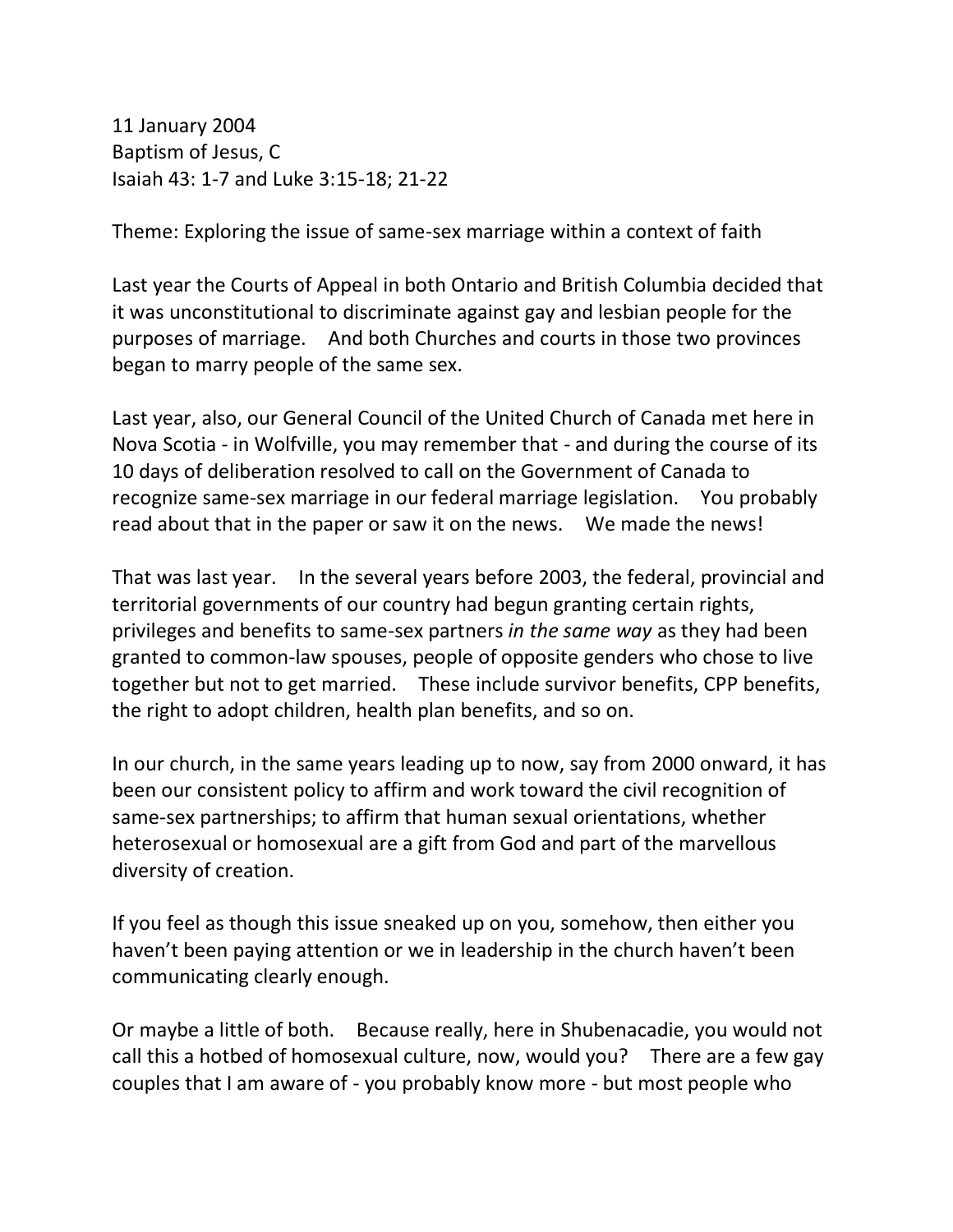don't fit the cultural norm, the punks and the goth kids and the artistes and all those living alternative lifestyles, including gay people - most of them tend to leave the villages and the rural communities for the urban centres. It's safer there. And even if people think you're weird in the city, you can just ignore them and make a life.

So maybe we haven't been dealing with this issue here because we don't think it's about us.

But it is about us. If, as some psychologists estimate, 1 in 10 people in our society is gay, then there are probably around 7 gay people in this room. They may be married. They may not even know they are gay. But they may be here, or downstairs in our Sunday School today.

Some of you have a gay child. Or a gay grandchild. You may know that - or you may not have realized it. But it is possible.

Just because homosexual couples are not beating down our door to get married here, does not mean that it isn't about us. And then there is the wider issue of our Christian obligation to care for others, as Jesus did. We even put that in our Mission Statement: We are called to build community through enthusiastic worship, a growing spirituality, and *caring* for the people and the world around us. There it is - caring for the people around us.

Your Session, the elders of this church, have received several pieces of information from our General Council offices over the last year, and several invitations to address the issue of same-sex marriage. At our final meeting in 2003, the Session decided that it was time to do that. We are reading about this stuff in the paper, we are seeing it on TV, it's being talked about in coffee shops and in the parking lot - at least one family has left our church because of this issue, and we haven't even studied it yet.

So, the Session is inviting any who are interested to come to the four workshops in January and February, starting Wednesday, where this issue will be opened up, explored, discussed, understood - and perhaps some action taken. Perhaps not.

Why four workshops instead of one? It's a complicated issue! It deserves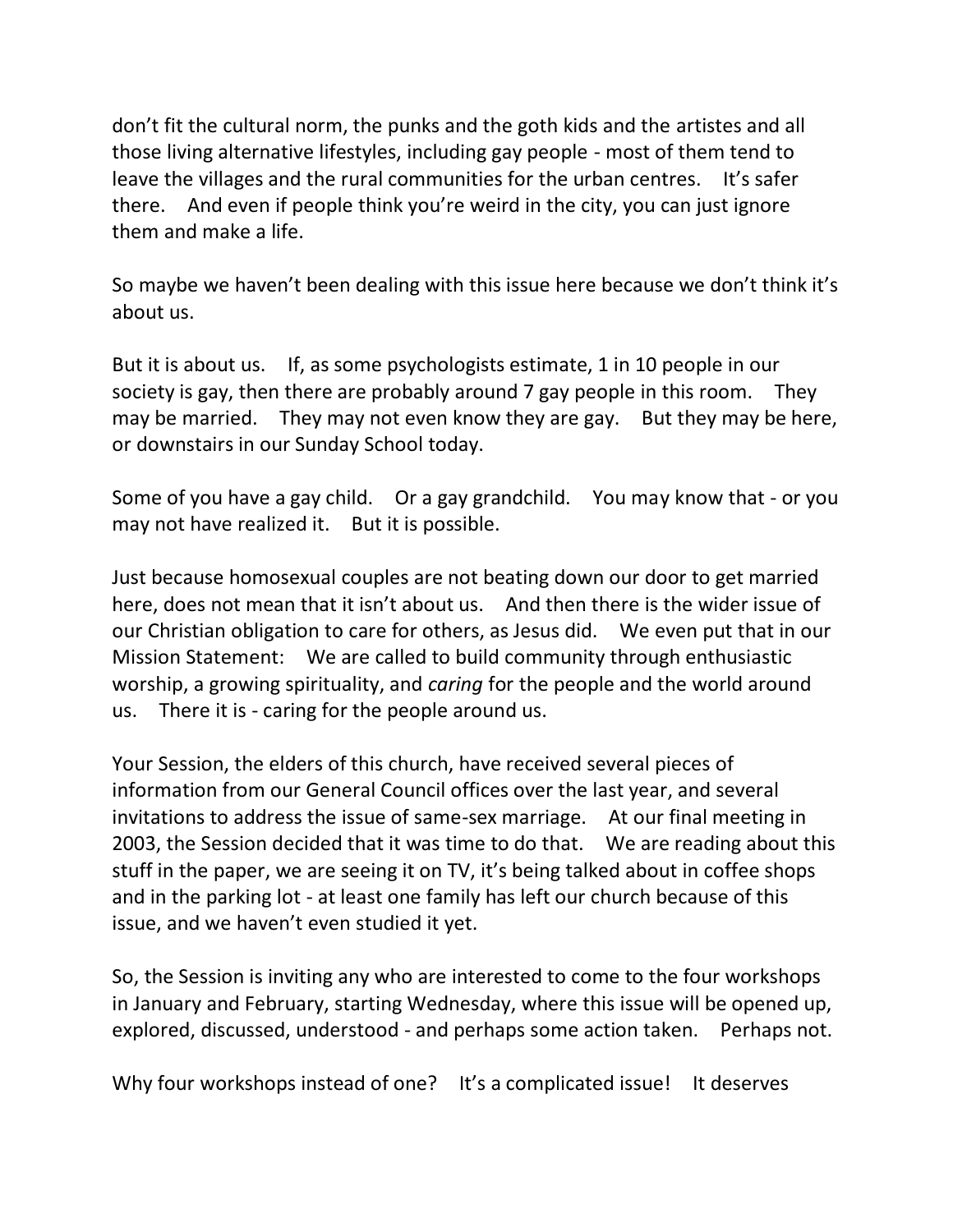careful attention. And I will be following the workshop process as outlined by our General Council - which our sisters and brothers across this country in United Churches just like ours, from Newfoundland to Nunavut, are also following. We're all walking the same journey. And we are all free to make our own decision for our own congregation at the end. I hope that you will make a point of coming, listening, sharing your opinion and your feelings and praying over this for our little church.

I have done a lot of reading in preparation for this, and I would like to share with you some of what has crossed my desk. These are stories and voices. Every issue about people is told in stories and voices.

Isaiah says: BRING MY SONS FROM AFAR AND MY DAUGHTERS FROM THE ENDS OF THE EARTH - *EVERYONE* WHO IS CALLED BY MY NAME, WHOM I CREATED FOR MY GLORY, WHOM I FORMED AND MADE.

- Billy, who is 4 says, when someone loves you, the way they say your name is different. You just know that your name is safe in their mouth.
- And Chrissy, who is 6 says, Love is when you go out to eat and give somebody most of your French fries without making them give you any of theirs.
- And Terri, 4 says: Love is what makes you smile when you're tired.

*The story of Allen and Glen: A few years ago, Allen's partner Glen was suddenly incapacitated by a stroke. To his shock, Allen found that even though they had been together for 23 years, he had no right to make medical decisions on behalf of Glen because those rights belonged by law to the "closest family member." Because the law didn't recognize Allen's and Glen's relationship, the closest family member was defined as Glen's sister, whom Allen had never met. She had long opposed their relationship and had refused to ever enter their house. However, upon the death of her brother, she stepped in and took over the decisions affecting Glen.*

*Allen was not able to meet with doctors to discuss medical decisions. He was barred from visiting. When his partner died, he discovered that he had no right to*